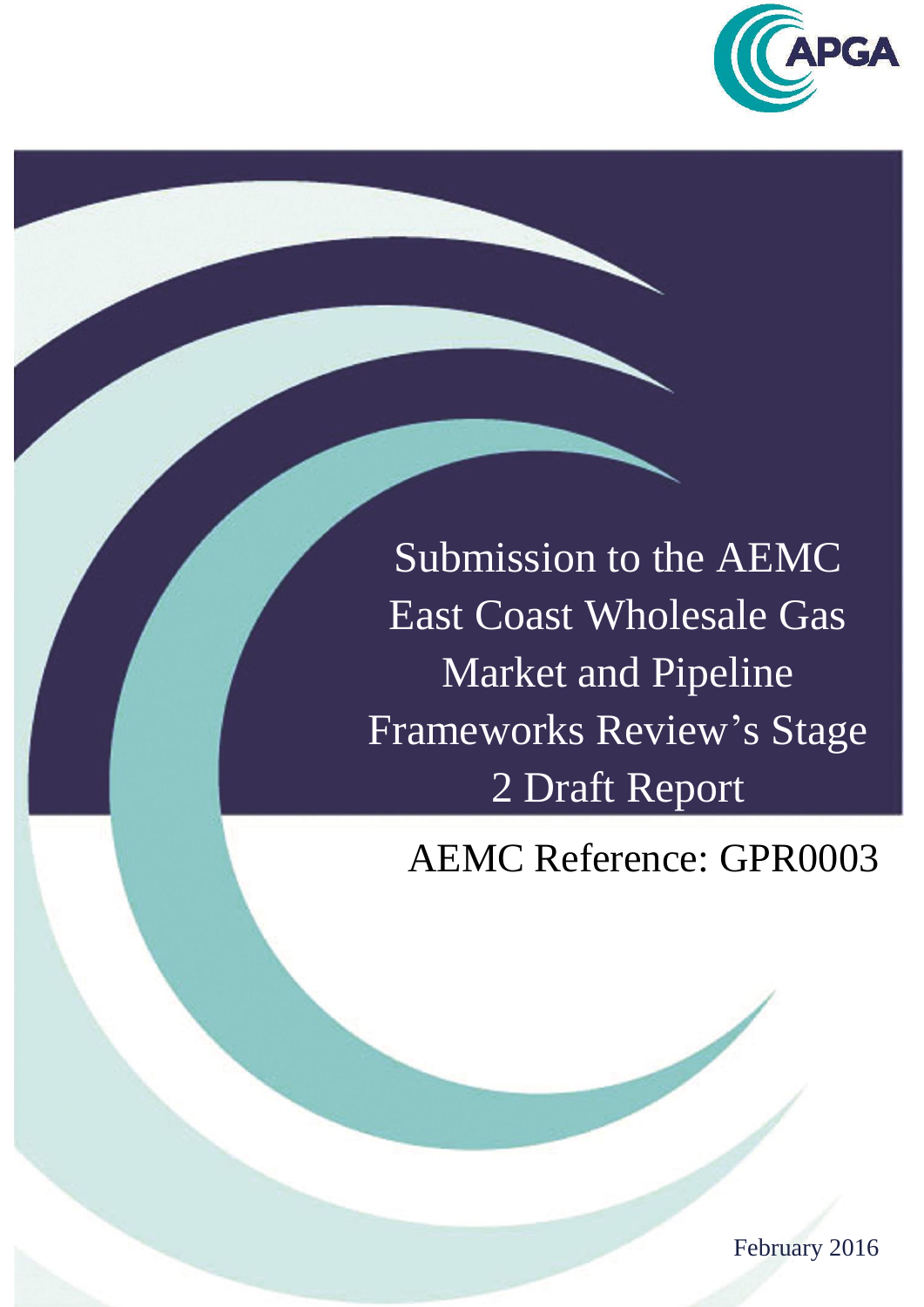# Contents

| Recommendation 2: Secondary trading platform with information reporting requirements and   |
|--------------------------------------------------------------------------------------------|
|                                                                                            |
|                                                                                            |
|                                                                                            |
|                                                                                            |
| Recommendation 3: Information regarding primary capacity trades to be made transparent  13 |
|                                                                                            |
|                                                                                            |
|                                                                                            |
|                                                                                            |
|                                                                                            |
|                                                                                            |
|                                                                                            |
|                                                                                            |
|                                                                                            |
|                                                                                            |
|                                                                                            |
|                                                                                            |
|                                                                                            |
|                                                                                            |
|                                                                                            |
|                                                                                            |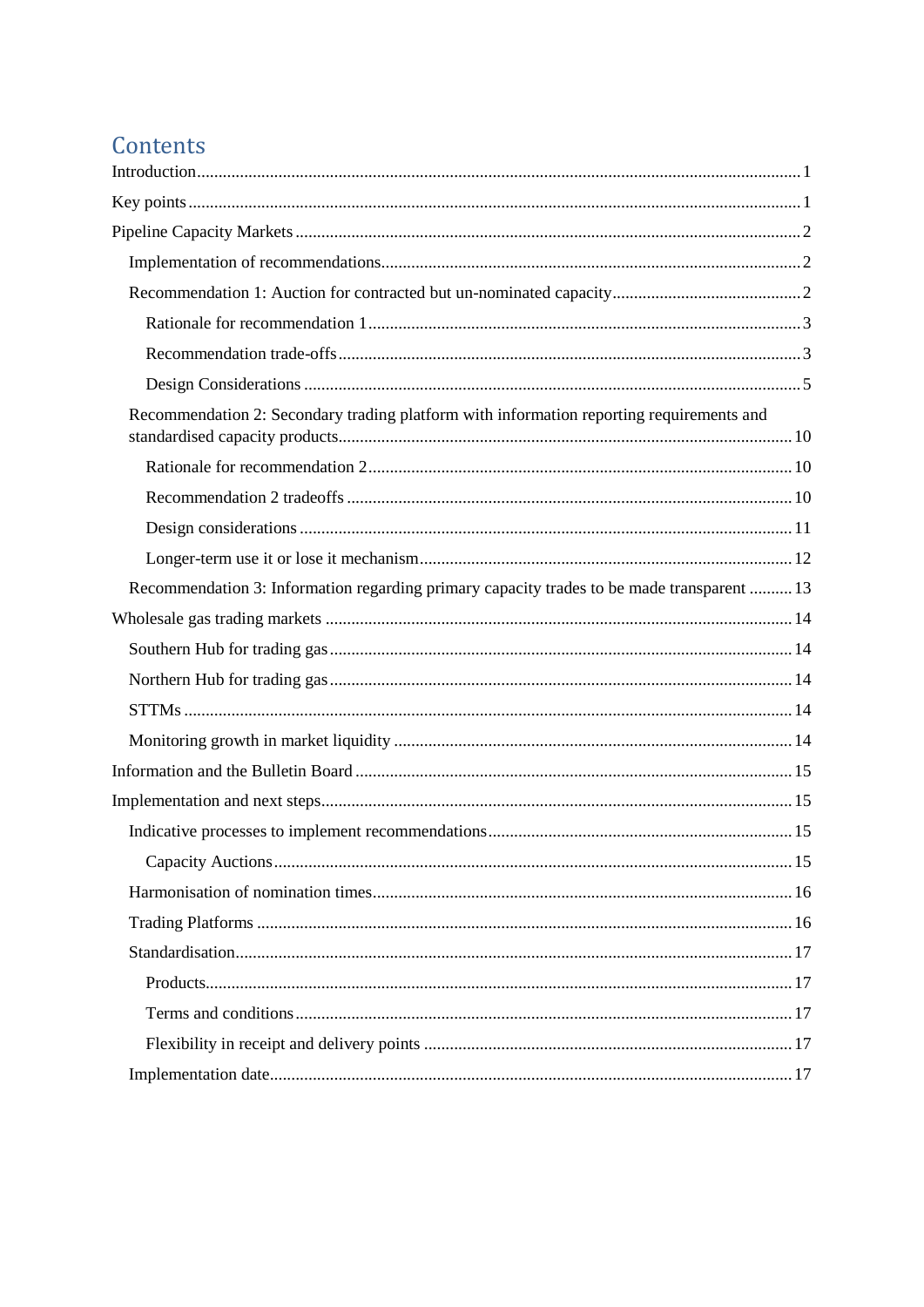

## <span id="page-2-0"></span>**Introduction**

The Australian Pipelines and Gas Association (APGA) has been an active participant in the Commission's Review of Wholesale Gas Markets and Pipeline Frameworks. The Stage 2 Draft Report is the culmination of detailed deliberation by the Commission and gas market stakeholders, providing high-level recommendations that can enable a more liquid, transparent gas market for the East Coast. APGA has a number of comments on the direction of the recommendations and issues that will need to be accounted for as details are fleshed out and processes established to implement the recommendations adopted by the CoAG Energy Council.

## <span id="page-2-1"></span>**Key points**

- The Commission has recommended a set of actions that represent a substantial change to current arrangements. It is not clear that the benefits accruing from some of these changes are justified by their costs. In particular, APGA considers the introduction of a virtual hub over Victoria will be a very costly exercise.
- APGA supports the rational for Pipeline Capacity Recommendations 1 and 2.
- APGA does not support the rational for Pipeline Capacity Recommendation 3.
- The proposed timeline is ambitious, particularly for implementation of the recommendations for pipeline capacity markets. Government and industry processes will be required to achieve implementation within the timeframe. Government processes will need to move more quickly than has occurred in the past.
- There is a potential to allow industry to implement the recommendations voluntarily, negating the need for some Government processes. APGA estimates that voluntary implementation of the capacity auction and trading platform recommendations could be achieved by October 2017.
- Harmonisation of nomination times is an issue that extends to facilitated markets and gas sales agreements. This is an issue affecting all market participants and is an ideal candidate for a government process.
- Industry processes should lead implementation of capacity auctions, trading platforms and
- The proposed changes would take time to have an influence on market participant behaviour. The time taken for more active utilisation of the STTMs as a genuine source of supply for small users (over 5 years) is a useful guide. Reviews should not be held within 2 or 3 years of implementation.
- Further steps should be contemplated during such reviews, rather than being flagged now. There are a number of factors that could contribute to the utility of new hubs and platforms. These should be considered in due course.

Specific key points on each recommendation are highlighted throughout the submission.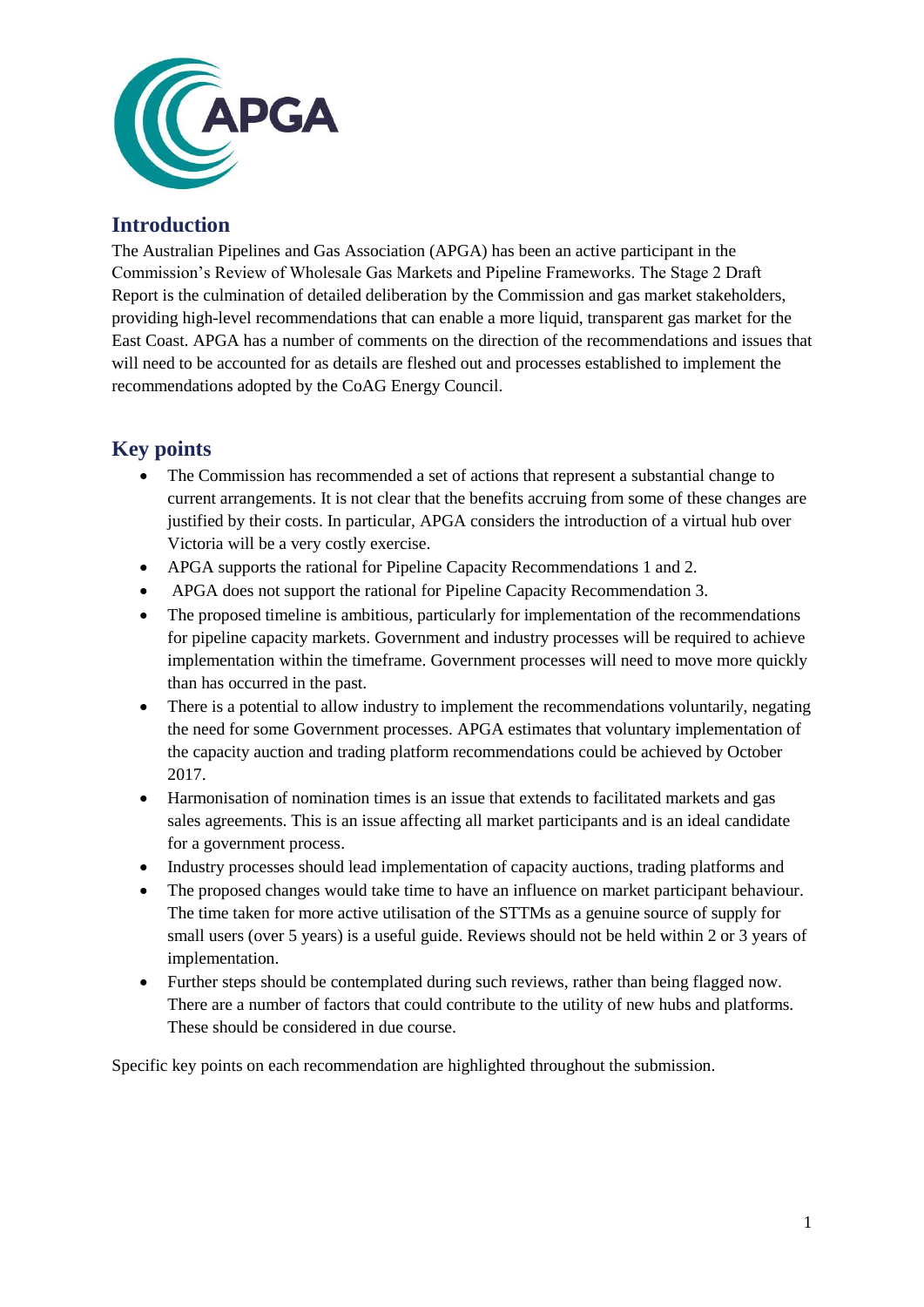

## <span id="page-3-0"></span>**Pipeline Capacity Markets**

## <span id="page-3-1"></span>**Implementation of recommendations**

The path for implementation set out by the Commission is an option that requires legislative and regulatory change. APGA is concerned with the perception that can arise from amending the NGL and NGR to implement the recommendations regarding pipelines. Whilst the Commission is making a set of recommendations that seek to improve gas markets and as such are related to market regulation, there may be a perception, especially amongst financiers and international pipeline investors, that the pipeline access regime is being altered or circumvented (to the detriment of pipeline independence and commercial arrangements) to achieve these market outcomes.

Given that implementing the Commission's recommendations will require many industry-led processes, *APGA recommends that industry be given an opportunity to implement these recommendations before detailed legislative change is considered necessary*. Implicit in such an opportunity is the threat that legislation and regulation can be used to impose equivalent outcomes on the gas market if industry does not achieve the required implementation time. The prospect of prescription and higher costs of rapid legislative change following a failure of industry to voluntarily implement reforms is sufficient incentive to ensure satisfactory outcomes.

Removing the need for detailed legislative change frees up resources across industry and government to focus on other areas of implementation.

Naturally, full consultation will be required and government participation would enable effective observation and ensure all parties work towards common outcomes.

APGA understands that FERC has allowed industry processes, under threat of regulatory intervention, to achieve desired outcomes in the past. FERC is currently applying this 'threat of regulation' technique to achieve cyber security outcomes in the electricity and gas sectors.

If legislative change is deemed appropriate, APGA recommends it be fit-for-purpose, non-prescriptive and as flexible as possible. A requirement for registered pipelines to conduct a capacity auction may be sufficient. It is apparent each pipeline operator will have to implement a number of asset specific changes to achieve the standardisation necessary to support capacity auctions and improved trading platforms. It is essential that legislative and regulatory requirements focus on outcomes and not the mechanisms to achieve the desired outcomes.

## <span id="page-3-2"></span>**Recommendation 1: Auction for contracted but un-nominated capacity**

APGA considers an auction for contracted but un-nominated capacity as set out by the Commission can improve the incentives for shippers to make capacity available to the secondary market.

The limiting of the auction to the sale of contracted but un-nominated capacity on a day-ahead basis places capacity sold through the auction in direct competition with 'as available' (AA) capacity sold by pipeline operators and it is appropriate that pipeline operators receive the revenue from the auction.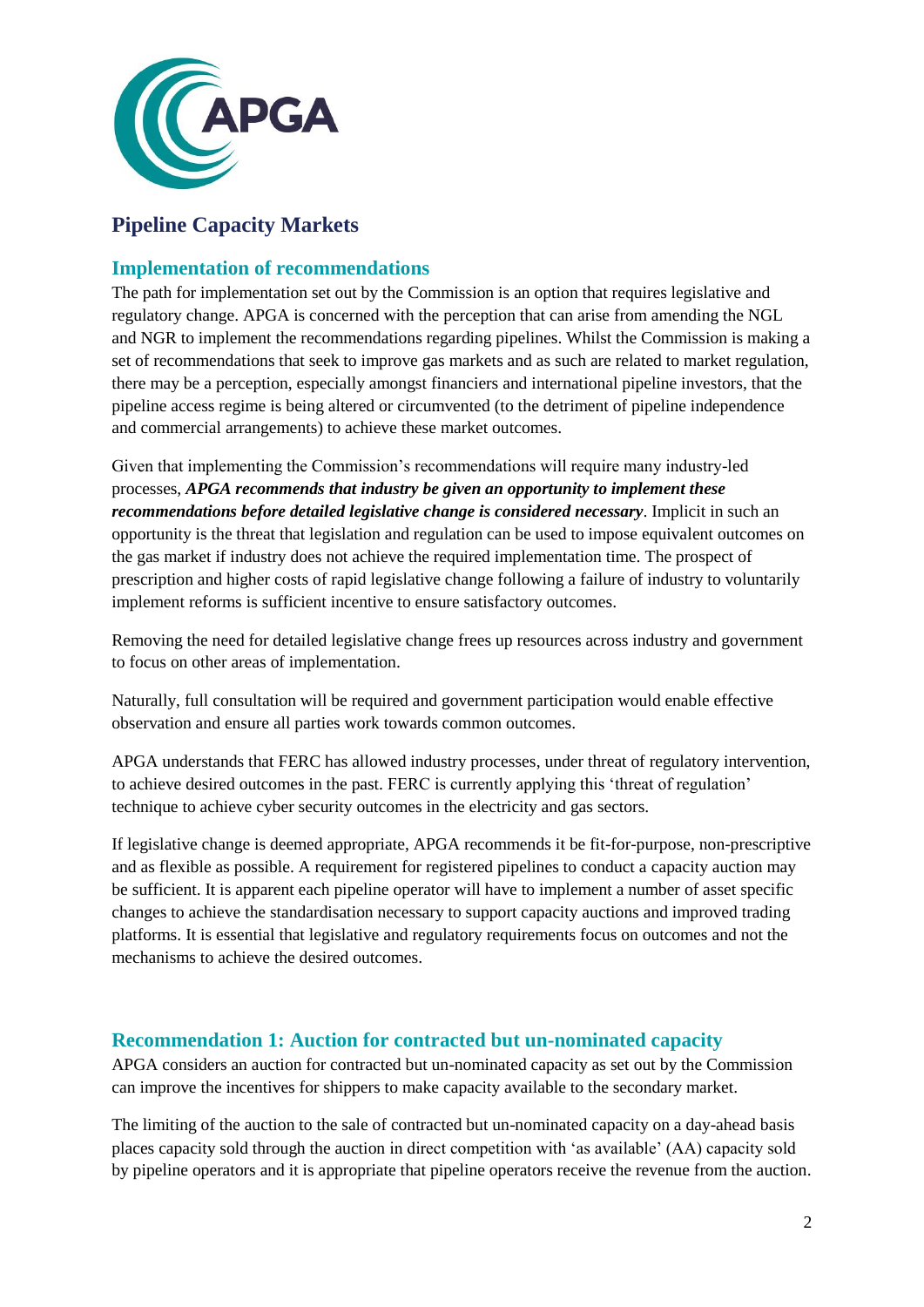

If revenue from the auction is allocated to shippers then the incentive for shippers to allocate capacity to the secondary market is reduced. The product that shippers can offer to the secondary market is a superior product to that which the auction can provide and should be encouraged. Shippers can sell their unutilised capacity on a firm basis for longer periods – a superior product to day-ahead "asavailable" capacity.

## <span id="page-4-0"></span>**Rationale for recommendation 1**

APGA supports the rationale for recommendation provided in Section 4.2.1.

## <span id="page-4-1"></span>**Recommendation trade-offs**

#### **Investment signals**

APGA cautions the Commission and policy makers that under-playing or dismissing free-rider issues as theoretical does not acknowledge the role such effects, even if they are only perceived, can play in decision making.

There is the possibility that the perception of such effects will lead shippers to contract less than they currently do in an environment where the potential for free rider effects is low. This can lead to smaller investments, with less unutilised capacity available for access through secondary markets and/or a capacity auction.

It is possible to envisage scenarios where the perception of the presence of free rider issues, combined with a desire to increase their own exposure to secondary markets, would lead shippers to reduce their contract requirements. This would have flow-on effects on the liquidity of the secondary capacity markets by leading to smaller, more highly utilised investments.

Whilst there will be different views as to future market participant behaviour, the changes in market design and operation envisaged by the Commission would lead to market participants testing and adopting new contracting and portfolio strategies to better "sculpt" their capacity reservation to their load profiles. These are difficult to anticipate and their effects on capacity markets unknown. It is unlikely many of these strategies would have an increased reliance on long-term contracts. These long-term contracts are the basis for investment and a reduced reliance on them may lead to undersizing of future investment.

#### **Existing nomination and re-nomination rights**

An auction will be impacted by existing nomination and re-nomination procedures. For example, where there are existing contractual re-nomination rights, the capacity purchased through the secondary market auction must be considered as interruptible subject to pre-existing re-nomination rights. Other pipelines may be able to offer a "day-ahead firm" product.<sup>1</sup> This is best managed on a

<sup>-</sup>An Australia-wide standardised auction product may require confiscation of these re-nomination rights, which would require compensation to the holder of those rights.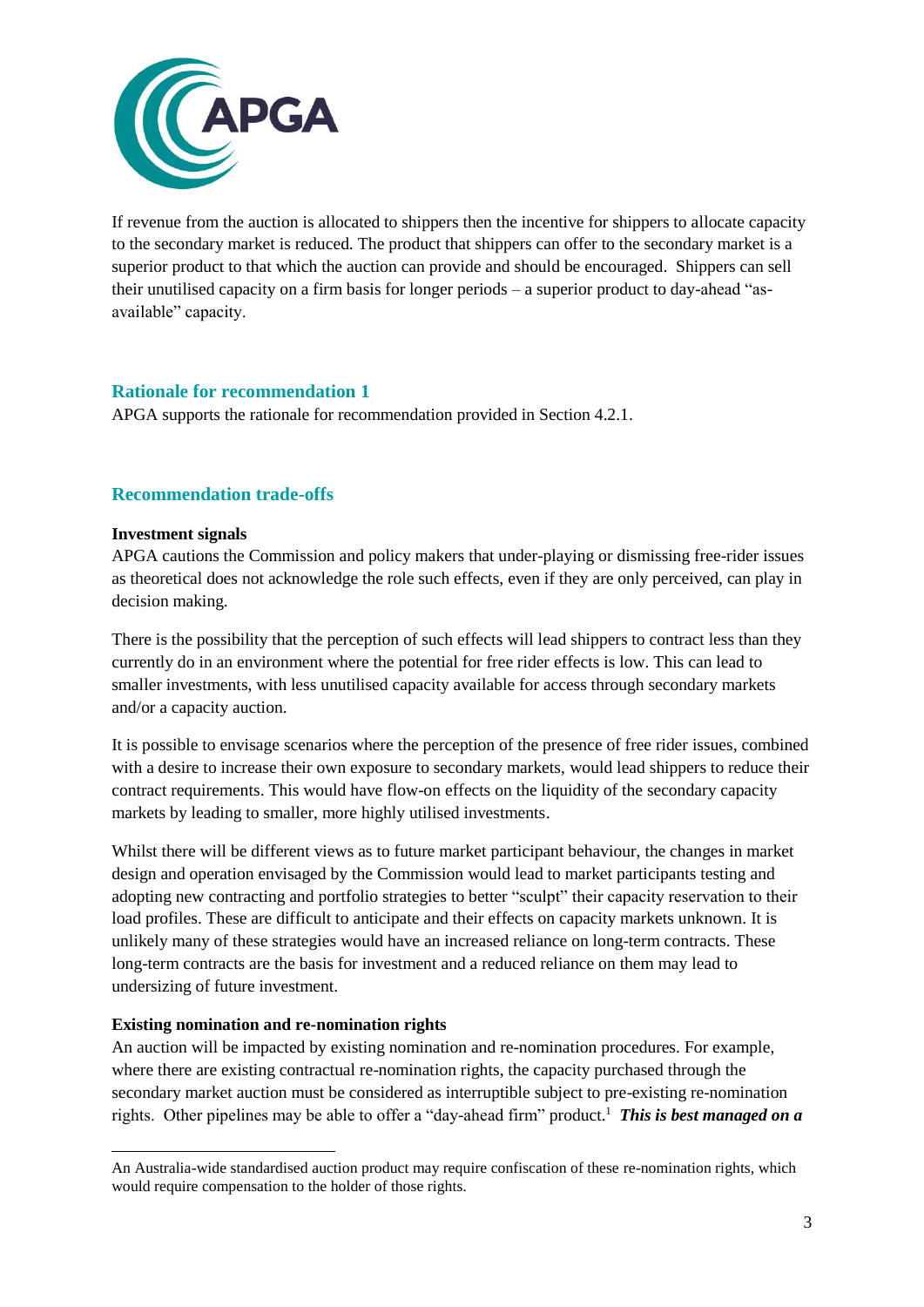

*pipeline-by-pipeline basis.* Some pipelines will require a more extensive process than others in order to achieve this. For example, there are pipelines that use hourly nomination procedures. Some pipelines will have relatively consistent nomination procedures and others will be outliers in their approach.

APGA considers that each pipeline operator will have to work closely with current shippers on each pipeline to determine the best process to implement an auction for capacity. An industry standard would be a useful mechanism to ensure a consistent approach and outcomes across pipelines and the pipeline industry has a strong history in developing standards. Implementation of the recommendations according to the timeframe set out by the Commission will be a challenge and it is important that industry and government processes can be co-operatively utilised to achieve this.

Consideration of the interplay between GTA nomination times, GSA nomination times, facilitated market nomination times, pipeline operator, producer and shipper requirements will be a complex undertaking and will, as the Commission notes, require care. APGA does caution that it is not actually an issue of auction design, rather it is an industry wide harmonisation effort that can improve the utility of the auction.

From a pipeline perspective, it should be relatively simple to standardise a nomination time that is x hours before the start of gas day. Changing start of gas day is its own undertaking, as identified by the Commission.

#### **Regulatory burden**

Direct costs of developing and implementing the auction will need to be considered prior to an implementation system. As with all market development reforms, initiatives have the greatest potential to provide net benefit if they are implemented in ways that minimise costs. APGA considers costs of the implementation of capacity auctions would be minimised if:

- Auction mechanisms are designed to account for the specific operational and system requirements of each pipeline. This will require each pipeline operator to determine the best systems approach for its assets.
- Auction mechanisms are implemented by pipeline operators with results being reported to AEMO. The auction will need to be conducted as soon as possible after nomination cut-off and its results processed as quickly as possible. This can be achieved at lowest cost if the requirements for external communications and interactions (which would require more sophisticated systems with additional redundancy) are limited. The implementation and operation of an auction mechanism will be similar to the MOS processes implemented and operated by pipeline operators to support the STTM. Just as it is more efficient for pipeline operators to manage MOS processes, it will be more efficient for pipeline operators to manage auction processes.
- The mechanism to establish a floor price is not very complex. Regulatory determinations regarding cost can vary in complexity and cost from the extensive to minor .A full access arrangement process undertaken by covered pipelines is at the extensive end of the spectrum. The auditing process used to approve STTM pipeline facilities MOS costs is at the minor end. A less complicated mechanism would deliver significant savings to regulators and pipeline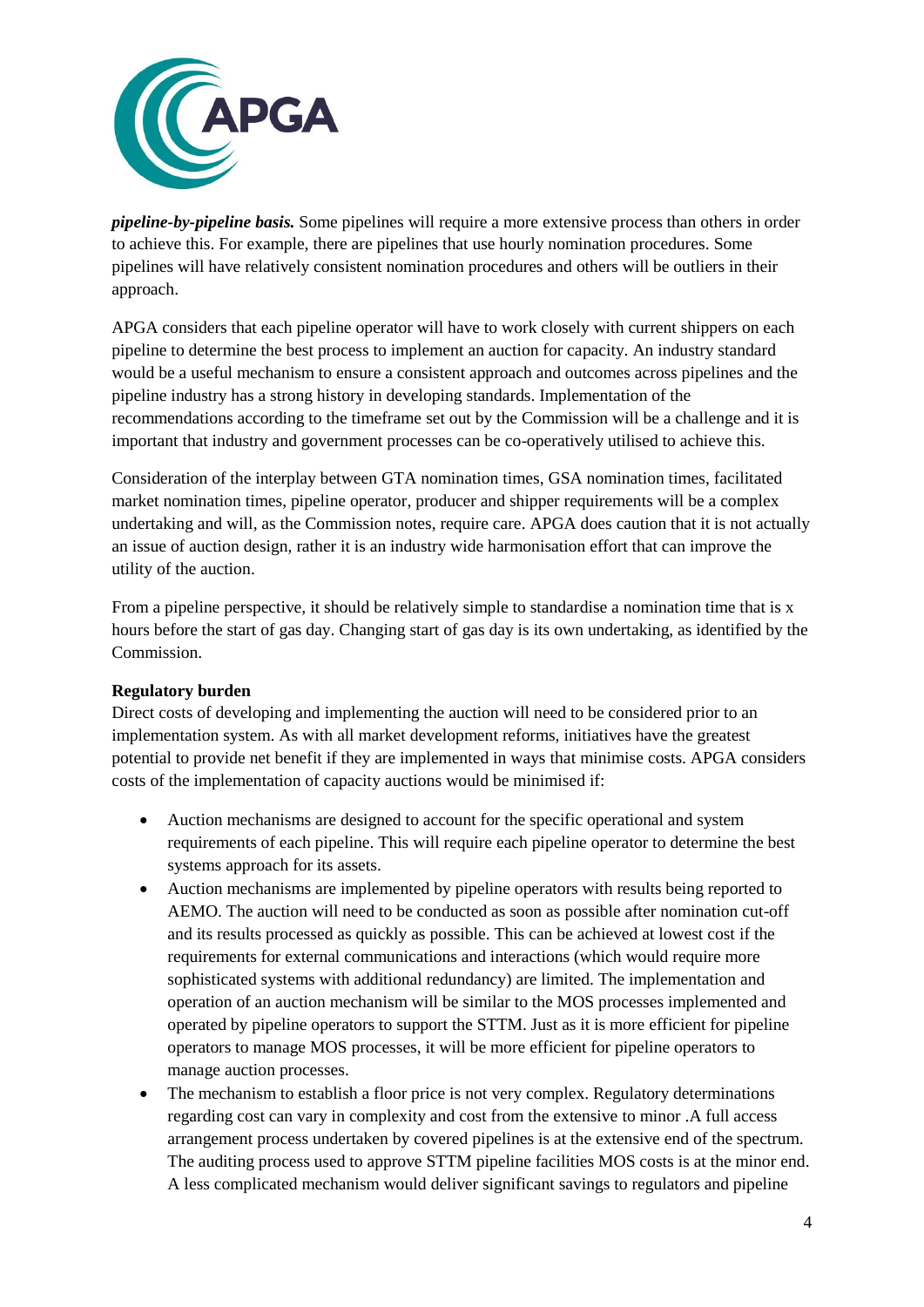

operators. These savings would then be reflected in the floor price. This is discussed more fully below.

## <span id="page-6-0"></span>**Design Considerations**

#### **Setting the reserve price**

The setting of a reserve price for a capacity auction could be highly contentious.

As the Commission notes, the short run marginal cost is likely to differ on a variety of circumstances. The cost of developing, implementing and running the auction will also need to be considered. A complex regulatory process to establish the reserve price will lead to greater costs that will be reflected in the reserve price.

It is widely accepted that the short run marginal cost of transporting an additional unit of capacity on a given day on a pipeline is very low.

It is not costless, additional capacity throughput will be achieved by running compressors. The more compressors run, the more fuel they burn.

*APGA considers fuel costs should be managed consistent with current practice***.** This can differ for each pipeline, but typically requires shippers to provide compressor fuel to the pipeline operator. This is usually pro-rated to each shipper on a daily throughput basis. The current fuel gas practice will form part of the terms and conditions that each party seeking to acquire capacity on a pipeline would be required to agree to prior to participating in any auctions.

Aside from fuel costs, and the costs of establishing the auction, *APGA considers that the short run marginal cost of additional capacity is sufficiently low that a complex regulatory process to establish an appropriate reserve price could have such high costs that it would materially alter the short run marginal cost.* 

Further, it is likely the auction settling price would often be at least slightly above the reserve price. This further decreases the benefit of establishing an accurate short run marginal cost.

It is appropriate that the costs of developing and implementing systems to run the auction are recoverable. These costs should be factored in to the reserve price of an auction. Setup costs can be verified through a simple mechanism such as a process mirroring the recovery of MOS costs for STTM pipelines, whereby pipeline operators submit costs to the AER for approval. These costs could then be used to set the reserve price based on assumed auction activity.

Such a process establishes an auction reserve price that should recover auction costs without imposing significant regulatory burden on industry and the AER to establish an accurate short run marginal cost.

*In summary, APGA considers that the reserve price should be established to recover the costs of establishing and operating the auction market mechanism, and shippers should provide fuel in accordance with existing practice applicable to existing shippers.*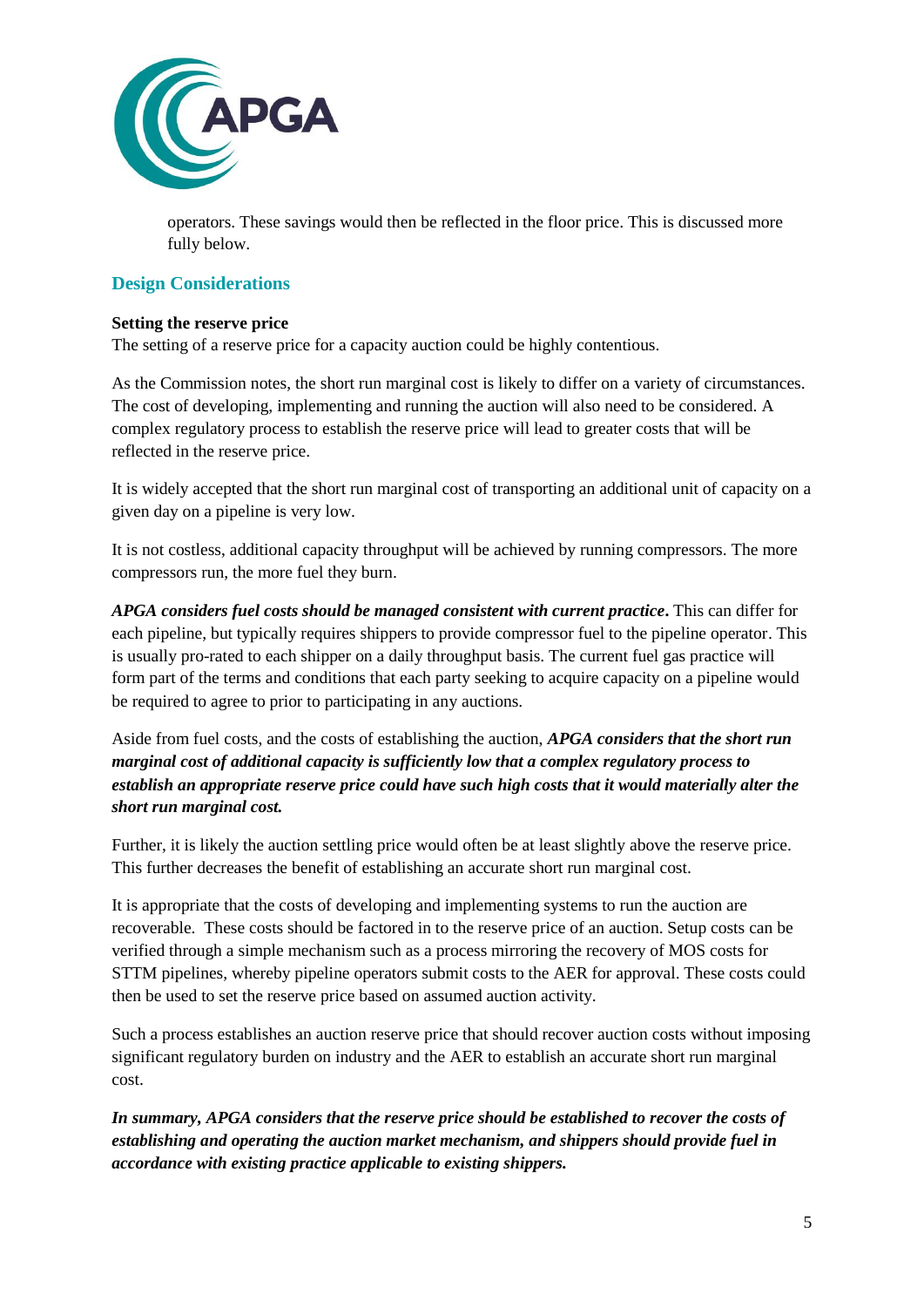

## **Determining the amount of capacity to be auctioned**

At its most basic level, the amount of capacity to be auctioned should be equivalent to the contracted firm capacity (known on a daily basis to all parties through publication on the Bulletin Board as per the recent enhanced information rule change) less the nominations received.

There will be operational considerations for a pipeline. Market participants will have good visibility on this through the seven day capacity forecast published on the Bulletin Board.

There will be further operational matters to consider due to matters introduced by the auction, trading platforms and the required standardisation. These include:

- The need to indicate capacity availability by zone (or alternative mechanism of introducing flexibility to receipt and delivery points). The spread of nominations across a pipeline is likely to mean that there will be varying levels of capacity available to auction for each zone.
- The interactions of deliverability across zones. A high level of demand in one zone may impact on deliverability in other zones. For example a high level of demand in a zone at the downstream end of the pipeline may mean less capacity is available for delivery to zones further upstream. Alternatively, a high level of demand in an upstream zone may deplete linepack to the point downstream deliverability is affected. Particularly where auctioned products are to be standardised, the capacity available for auction may be less than the capacity not nominated on a particular day. Pipeline operators will have to manage and prioritise incoming bids (presumably on their value) for capacity accordingly.

There will need to be procedures in place to ensure that shippers do not nominate a high initial capacity before an auction in order to limit the availability of capacity to auction then subsequently lower nominations after the auction has been held.

#### **Pipelines that are not fully contracted**

The Commission correctly notes that there is an issue in applying a capacity auction to pipelines that are not fully contracted.

An auction of contracted but unutilised capacity is a common form of short term Use-It-Or-Lose-It (UIOLI) arrangement. These arrangements have generally put in place where access to pipeline capacity is restricted due to perceived hoarding behaviour by incumbent shippers, addressing the issue of 'contractual congestion'.

*Where a pipeline is not fully contracted, 'contractual congestion' does not exist.* Hoarding behaviour cannot restrict access to the pipeline, and therefore a UIOLI mechanism to discourage hoarding behaviour is not required.

APGA therefore considers that the auction of reserved but unutilised capacity should not be applicable to pipelines that are not fully contracted.

Whilst the Commission is concerned that limiting the application of the auction to fully contracted pipelines will incentivise pipeline operators to only contract a proportion of their capacity in order to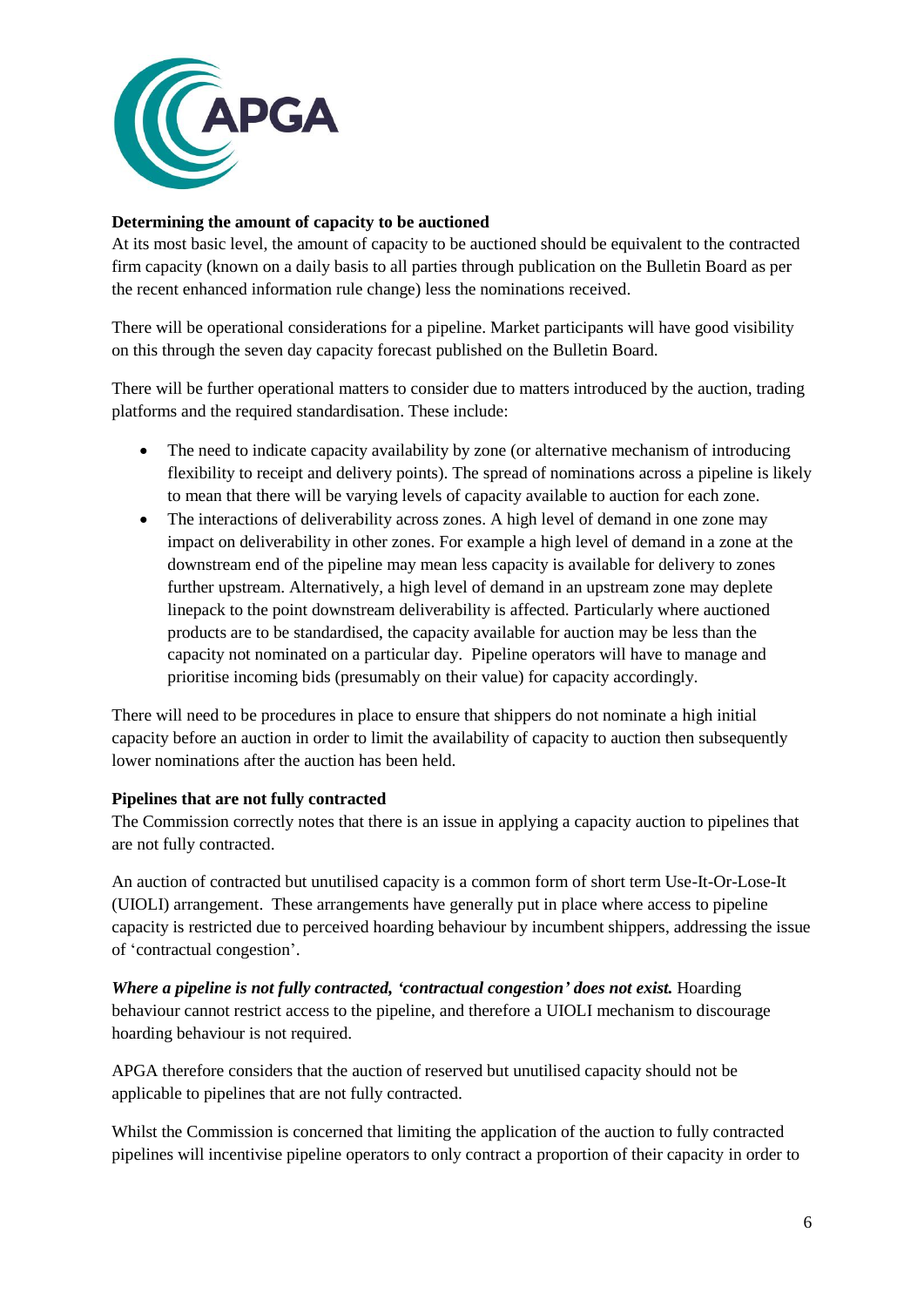

avoid the auction, APGA considers it more likely that shipper behaviour in response to the auction will lead to a decrease in contracting on pipelines.

As APGA presents above, the presence of a capacity auction may lead to a situation where fewer pipelines are fully contracted. Market participants will develop new strategies to best utilise an enhanced secondary capacity market and a capacity auction. It is highly unlikely these will maintain the current reliance on long-term contracts. Combined with a forecast lack of growth in many domestic markets, the potential for this behaviour to lead to an increase in pipelines with uncontracted capacity, must be considered when determining the design of the auction.

It is appropriate that some rules are developed to determine the applicability of the auction to a pipeline. At some level of contracted capacity, the presence of a compulsory auction is an impediment to a pipeline operator selling capacity on the primary market and recovering its long-term costs.

This level of contracted capacity is likely to be high.

Pipelines are generally considered low-risk, low-return investments. Long-term contracts provide financiers with certainty and provide shippers with favourable tariffs. As such, pipelines need to be fully contracted in order to deliver expected returns to investors. If to the level of contracted capacity falls, pipeline profitability drops rapidly. A drop in contracting level of a few per cent will result in a much greater drop in profitability, possibly an order of magnitude greater.

## *The auctioning of contracted but unutilised capacity may lead to pipeline operators having difficulty maintaining current contracting levels. This outcome cannot be ruled out.*

Where pipelines have spare capacity and are actively marketing it, it is unnecessary, and inappropriate, to mandate an auction to ensure access to the pipeline.

Some pipelines that are not fully contracted may choose to utilise an auction mechanism to increase utilisation. They should not be forced to, to do so impacts the ability to sell primary capacity. This could be seen as an imposition on property rights, being forced to sell one form of capacity before another

## *APGA considers that capacity auctions should only be applied to pipelines that are fully, or nearly fully, contracted.*

An auction reserve price could be developed that accounts for the level of contracting on a pipeline, but this would lead to a more complex approach that would increase the costs associated with the auction mechanism across the board.

#### **Auction Design**

The issues raised in this section of the Stage 2 Draft Report are largely related to an increased flexibility in receipt and delivery points. APGA will address this in its comments on standardised capacity products.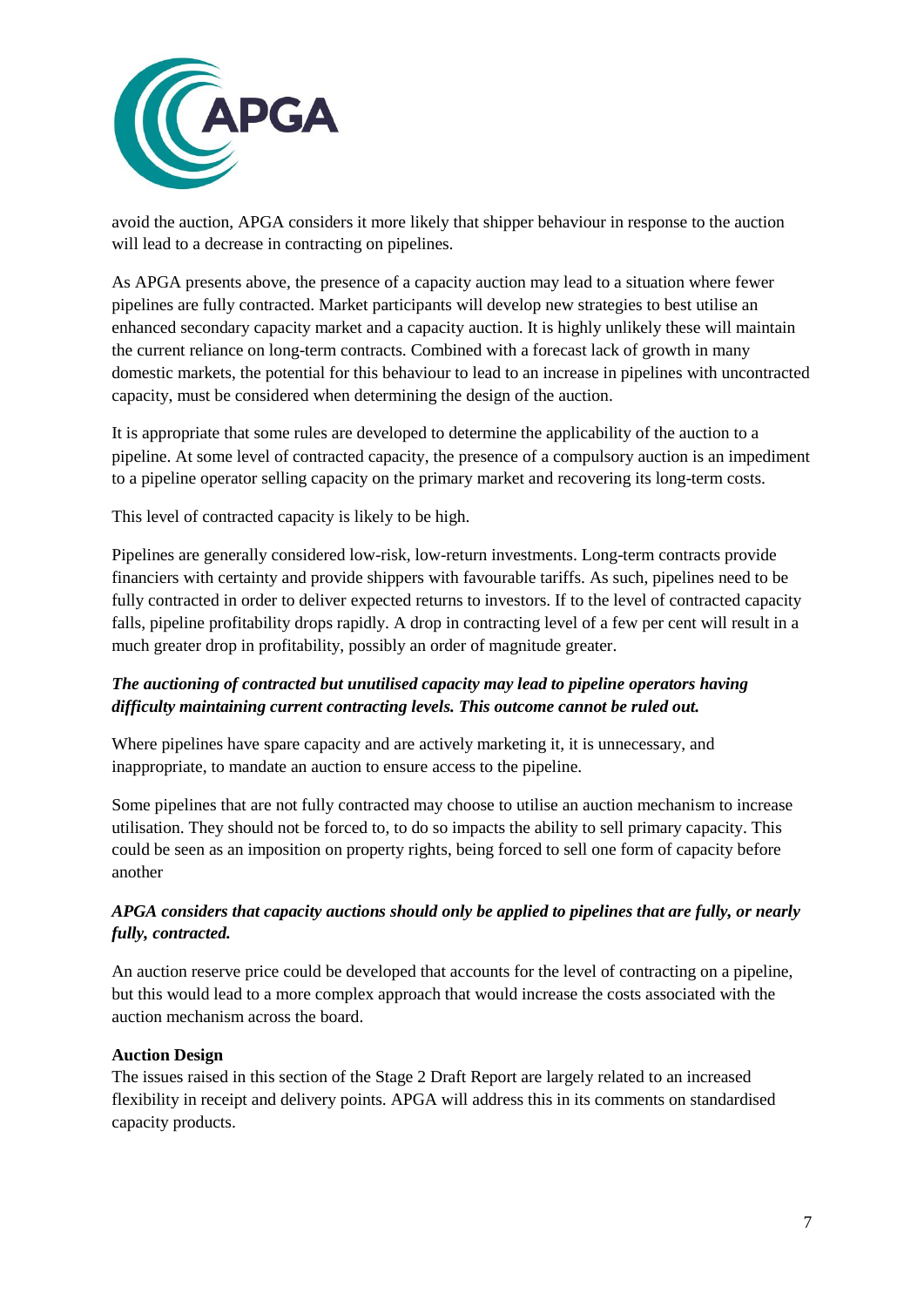

#### **Terms and conditions of capacity and service standards**

APGA considers that the terms and conditions for capacity sold through an auction would not have to be set with regulatory oversight. It should be a relatively simple matter for pipeline operators, in discussion with market participants, to extend their published standard terms and conditions to auctioned capacity.

One issue that will need to be resolved is the nature of capacity acquired through auction, i.e. will it be firm or interruptible. *To ensure existing renomination rights are not removed, it is likely capacity acquired through auction will need to be interruptible.*

Importantly, APGA envisages that market participants will have to enter prior arrangements with a pipeline operator to meaningfully participate in a capacity auction. Just as any market participant desiring to use the operational capacity transfer service must have a pre-existing arrangement with a pipeline operator, any market participant seeking capacity through an auction will have to satisfy a pipeline operator it meets the prudential requirements necessary and that responsibilities and obligations are fully understood and complied with.

For auction participants with existing gas transportation arrangements in place, the prudential requirement satisfaction could be referred from the existing contracts. For those without a preexisting gas transportation arrangement, prudential requirements would have to be met in order to gain access to the auction system.

These arrangements include matters such as:

- Gas quality obligations.
- Meeting prudential requirements.
- Ensuring a capacity acquirer has the systems in place to communicate with the pipeline operator's systems for matters such as nominations, emergency communications and invoicing.
- Fuel gas obligations
- Treatment of overruns

## *There must be formal agreement to these arrangements before any party can transport gas on a pipeline.*

The pipeline industry has addressed many of these matters during the development of the operational capacity transfer service. There is no need to reconsider these issues.

APGA anticipates that a standard set of terms and conditions for parties seeking capacity through an auction will be developed and published by each pipeline operator. A requirement for regulatory oversight would add to the cost of such a standard and is unlikely to bring additional benefits.

It is already apparent that most pipeline operators publish non-discriminatory, standard terms and conditions of service on each asset. In the first instance, these can readily be extended to capacity acquired through auction. It is also appropriate that all pipelines publish standard terms and conditions for both primary capacity and capacity acquired through trade or auction. Over time, it is reasonable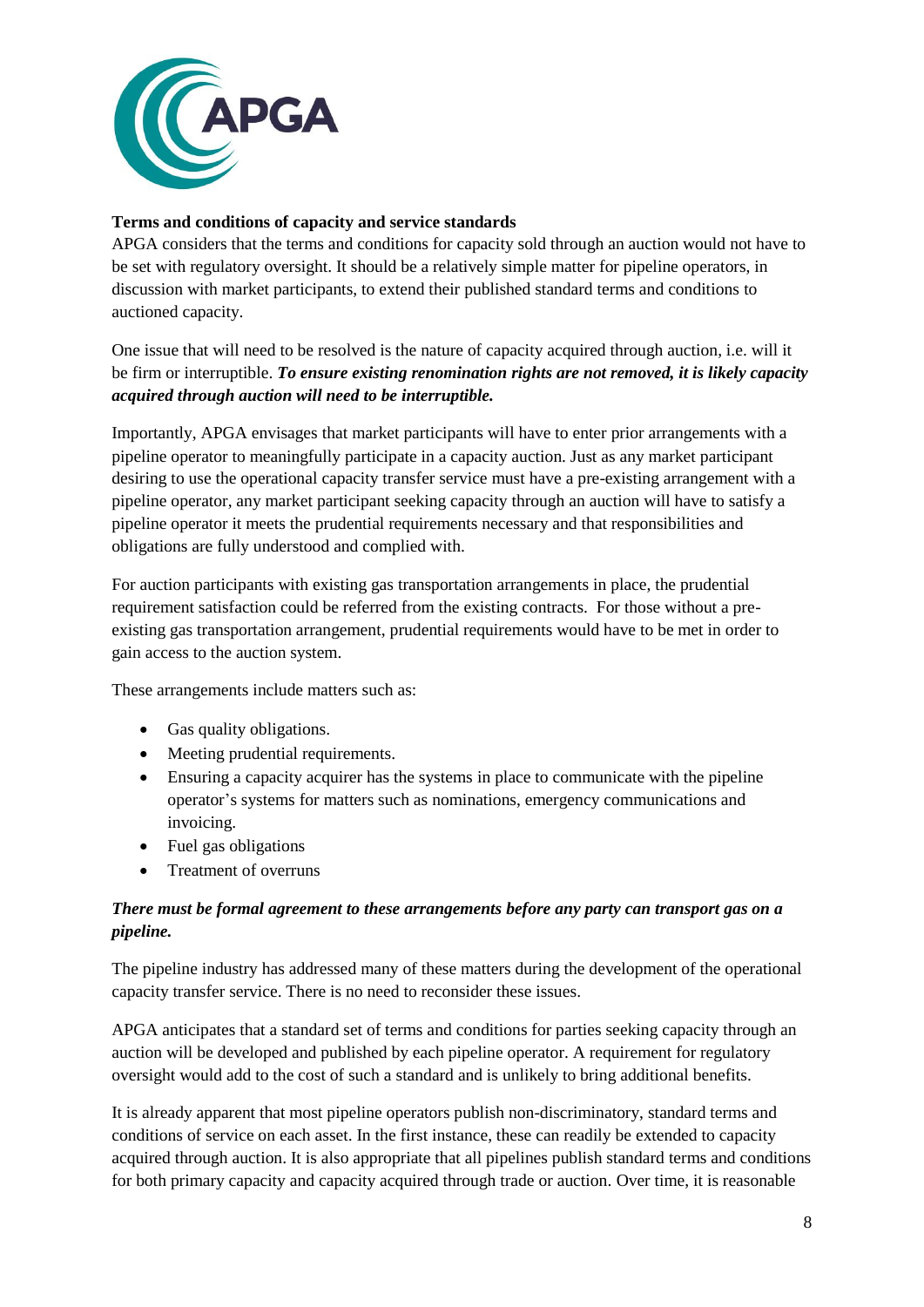

to expect that standard terms and conditions on each asset will evolve to a common standard across most, and possibly all, assets.

When the standard terms and conditions on each asset are better understood, it may be apparent that they have more in common than in difference.

## **Covered pipelines**

APGA considers that the recommendations developed by the Commission are more appropriately considered matters of market regulation than access regulation. Coverage is concerned with the application of access regulation to a pipeline.

*APGA remains concerned about the application of regulatory involvement to uncovered pipelines. In this regard, APGA considers that a voluntary, industry-led auction process avoids the need to tread on the Coverage criteria.*

#### **Pipelines serving a single facility**

APGA agrees that is seems unnecessary for pipelines serving single facilities to conduct an auction.

#### **Other considerations**

There is a range of detail that APGA and its members have begun to consider that needs to be addressed:

- It is likely that parties participating in the auction will need to specify the receipt and deliver points they intend to use. This information should not be made public, but can be used by the pipeline to ensure all parties receive capacity they can use.
- Following this, if there are too many bids for a single delivery point a pipeline operator cannot accept them all. Presumably, the lowest bids will be removed first. These bids may be higher than successful bids at other delivery points.
- Whilst an auction to allocate capacity should aim to provide it to those parties that value it most highly, there will be a need to consider efficiency and utilisation – a pipeline may be able to deliver more GJ of gas if it prioritises midstream delivery points over downstream delivery points. There must be scope for a pipeline operator to consider overall deliverability when allocating capacity through an auction.
- There may need to be a throughput threshold for the implantation of the auction and trading platform mechanisms. It is difficult to see value in requiring very small pipelines (<20TJ/day) to implement these mechanisms. It may be appropriate to limit these mechanisms to pipelines connecting to facilitated markets.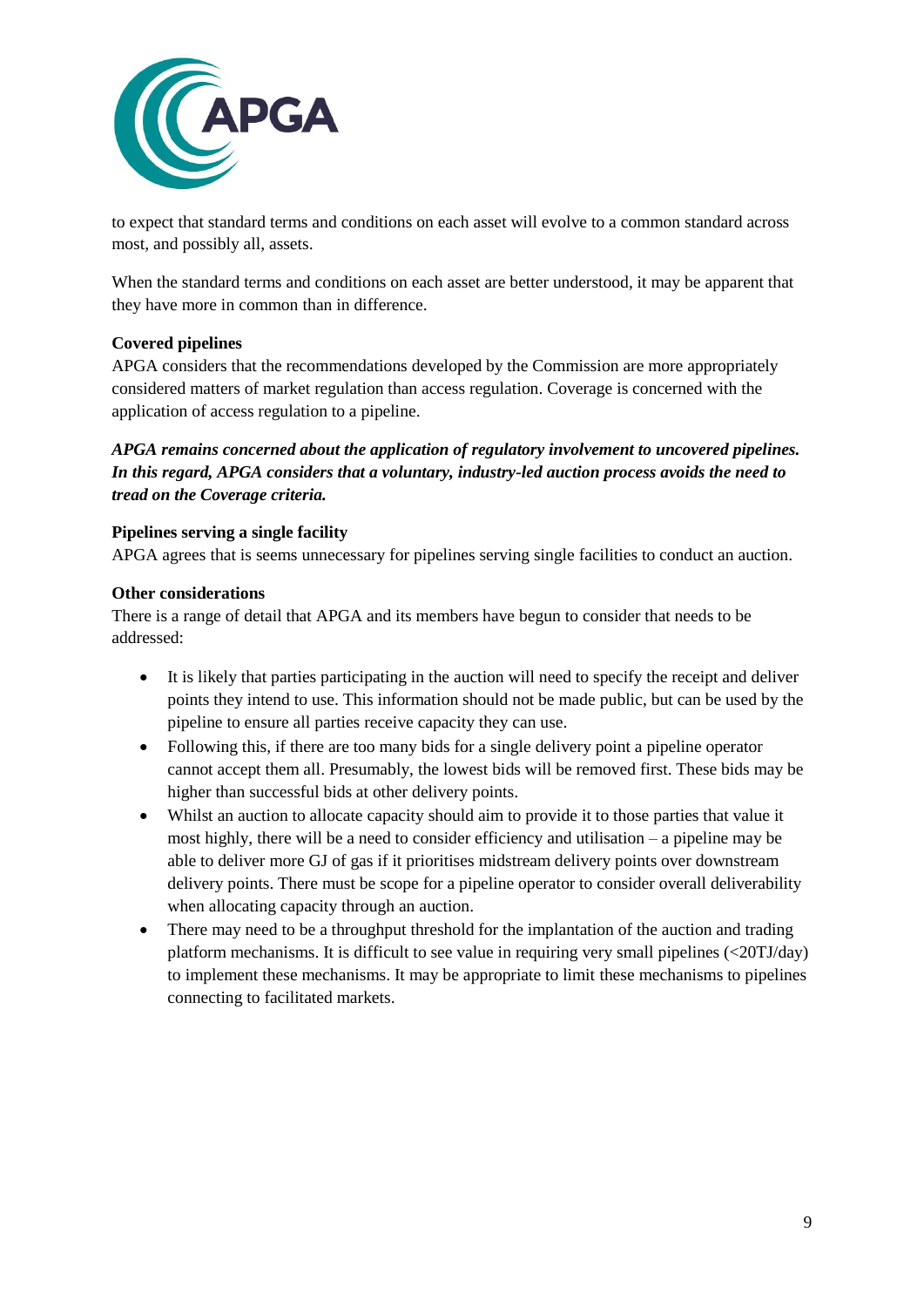

## <span id="page-11-0"></span>**Recommendation 2: Secondary trading platform with information reporting requirements and standardised capacity products**

APGA considers that a secondary trading platform with information reporting requirements and standardised capacity products is a necessary mechanism to achieving an effective, liquid secondary capacity market. Many of the elements in this recommendation have been flagged in the past as appropriate for industry-led reform. Indeed, recent industry initiatives have seen capacity posting services implemented and the recommendation sets out further improvements, some of which have been under active consideration.

## *APGA considers a simple, anonymous trading platform can be implemented at relatively low cost.*

An ability to anonymously post capacity bids and offers is simple to build into existing systems. If trades are offered at set prices, a counter-party can simply contact a pipeline operator to indicate it wishes to trade. If trades (either bids for or offers of capacity) are offered to the market for open season or through auction, a pipeline operator can accept bids until a pre-arranged cut-off time and then accept the highest bid. In neither circumstance is a sophisticated system required to manage such a process. If the level of activity is high, such that an investment in automated systems can be justified, they can be rolled out in time.

As discussed above, standardised capacity products may result in less-than-nameplate capacity being available, depending on the physical characteristic of the capacity released and the capacity purchased.

## <span id="page-11-1"></span>**Rationale for recommendation 2**

APGA accepts the rationale for the recommendation.

## <span id="page-11-2"></span>**Recommendation 2 tradeoffs**

#### **Anonymity, confidentiality and information provision requirements**

Anonymity of trades appears to be important in order to minimise discrimination.

The development of an anonymous trading service should be relatively low cost and address confidentiality concerns. At its simplest, such a service would be very similar to the existing posting service, with parties names removed. A pipeline operator could facilitate the transaction without either party identifying the other. Appropriate standardised products should limit, if not remove, the ability for receipt and delivery points to reveal trading party information.

#### **Cost of developing capacity trading platform and standardisation**

The costs of developing capacity trading platforms does not need to be excessive. Costs can be minimised by allowing pipeline operators to leverage existing systems and provide appropriate services. It is appropriate that the costs of developing and operating the platforms are recoverable. APGA notes that AEMO recovers the costs of facilitated markets on a c/GJ basis. It is likely that a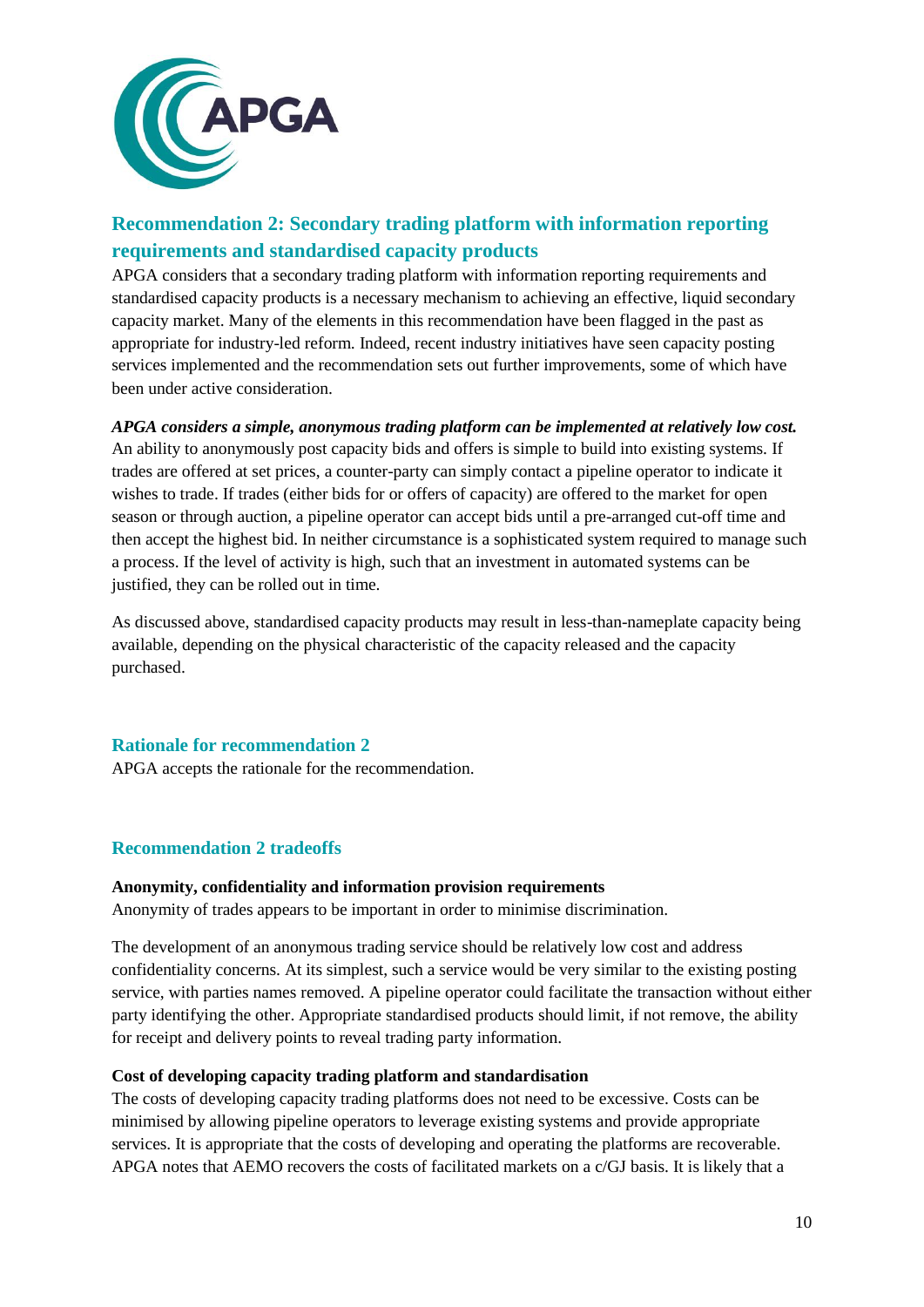

similar approach is appropriate for trading platforms, with the AER approving pipeline costs on a similar basis to the current STTM MOS cost recovery arrangements and allocating these on a per GJ basis.

#### *Standardisation of products for trade should not be a complicated process.*

Standardisation of capacity rights will be more complicated. However, it is necessary to do so for both the auction mechanism and enhanced trading. As discussed above, standardised capacity products may result in less-than-nameplate capacity being available, depending on the physical characteristic of the capacity released and the capacity purchased.

#### **Standardisation**

APGA considers the products available for capacity trade should be in line with the products available at the Wallumbilla Supply Hub.

Standardisation of capacity rights will be a complex process and the Commission is right to recognise this.

Flexibility in receipt and delivery points will be essential in achieving standardised capacity rights. APGA considers that regulated segmentation will not be required in order to achieve this. Industry has been considering the issue and should be able to develop zones covering multiple delivery points and rules to allow capacity to cross zones and provide the increased flexibility required to enhance the secondary capacity market.

## <span id="page-12-0"></span>**Design considerations**

#### **Compulsory trading through the platform**

The implementation of a capacity auction should provide sufficient incentive to ensure shippers wish to trade. Once shippers have this incentive, the likelihood that they will discriminate between trading parties to the detriment of some seems low, particularly when an anonymous capacity trading service will be available.

*Shippers should be free to trade their capacity in the manner they wish.* Trades should be free to occur outside the platform, providing they are published along with trades through the platform. It should be noted in this respect that bilateral trades can offer a superior product to standardised trading through a platform, in that a bilateral capacity trade can be tailored to meet the exact requirement of the counterparties.

Further, trading platforms are costly. There will undoubtedly be charges associated with trading through platforms. These charges should not be forced on market participants. If market participants are not satisfied with charges they should have the ability to arrange trades outside the platform.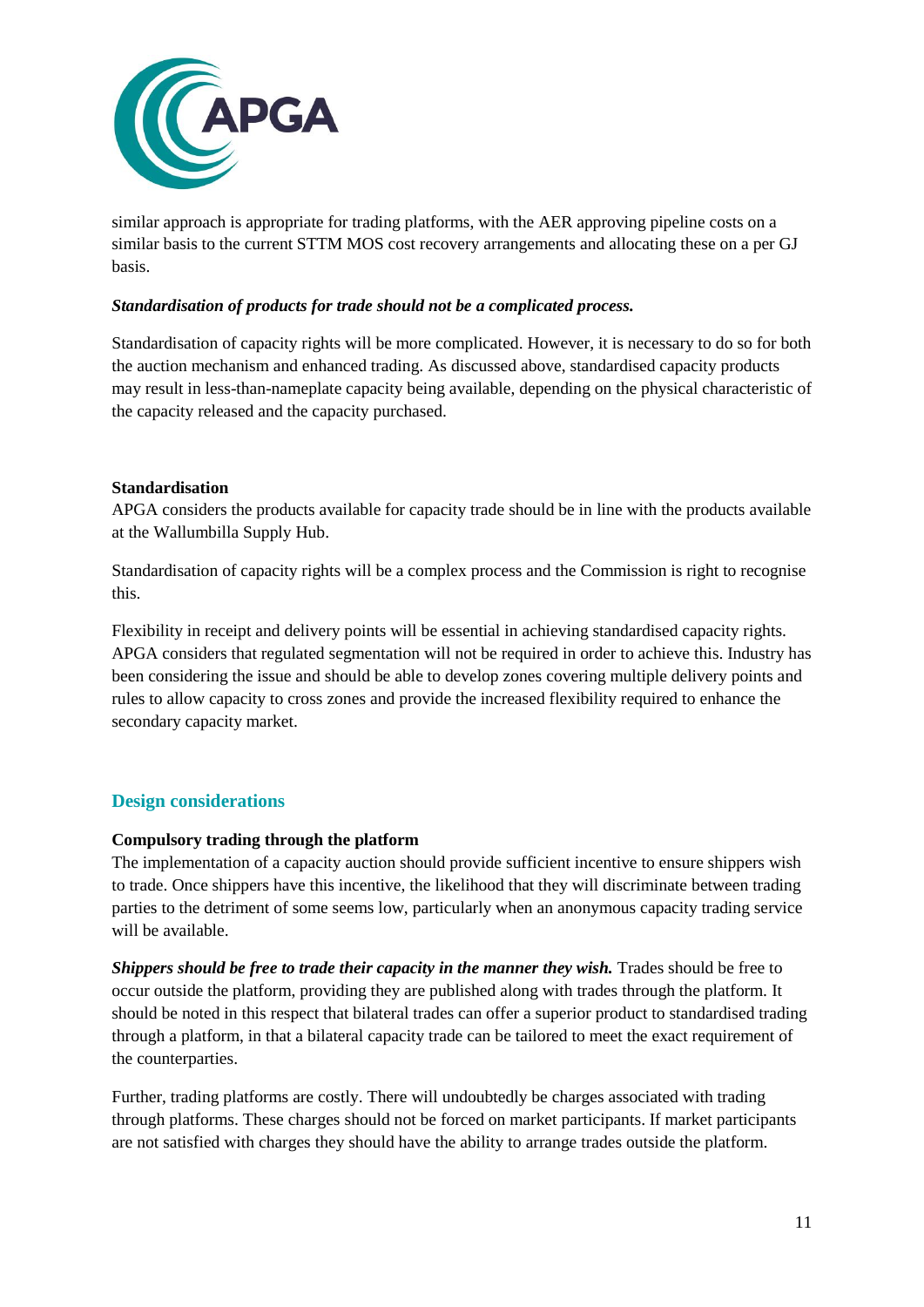

Finally, a requirement for all trades to occur through the platform removes the ability for market participants to bundle capacity trades with other market transactions, such as gas swaps.

#### **Segmentation and flexibility in receipt and delivery points**

Segmentation might not be the appropriate mechanism to achieve flexibility in receipt and delivery points.

*An approach that groups receipt and delivery points into zones may be more appropriate for Australia pipelines, which have a low level of interconnection and a tendency for delivery points to be clustered*. Trading capacity within a zone would be simple. Rules to trade capacity across zones could be established.

The use of zones rather than segments should enable shippers to acquire end-to-end capacity though auctions and trades without needing to 'string' segments together.

APGA considers the defining of zones will depend on more than just physical location. Also, the characteristics of delivery points and the shippers that use each will be highly relevant. For example, a cluster of gas fired power generators will have different characteristics than a single large user facility.

## **Counterparty risk**

Counterparty risk will need to be considered and should be addressed through prudential requirements to access the trading platform.

## <span id="page-13-0"></span>**Longer-term use it or lose it mechanism**

*APGA does not support the Commission's recommendation that a long-term UIOLI mechanism be reconsidered in the event that recommendations 1 and 2 fail to develop sufficient levels of trade.* In the event trade does not develop, a thorough review will be required. APGA continues to hold the position that the market characteristics of the East Coast gas market might not be conducive to liquidity, particularly the number and size of participants, and regulatory intervention will not change this.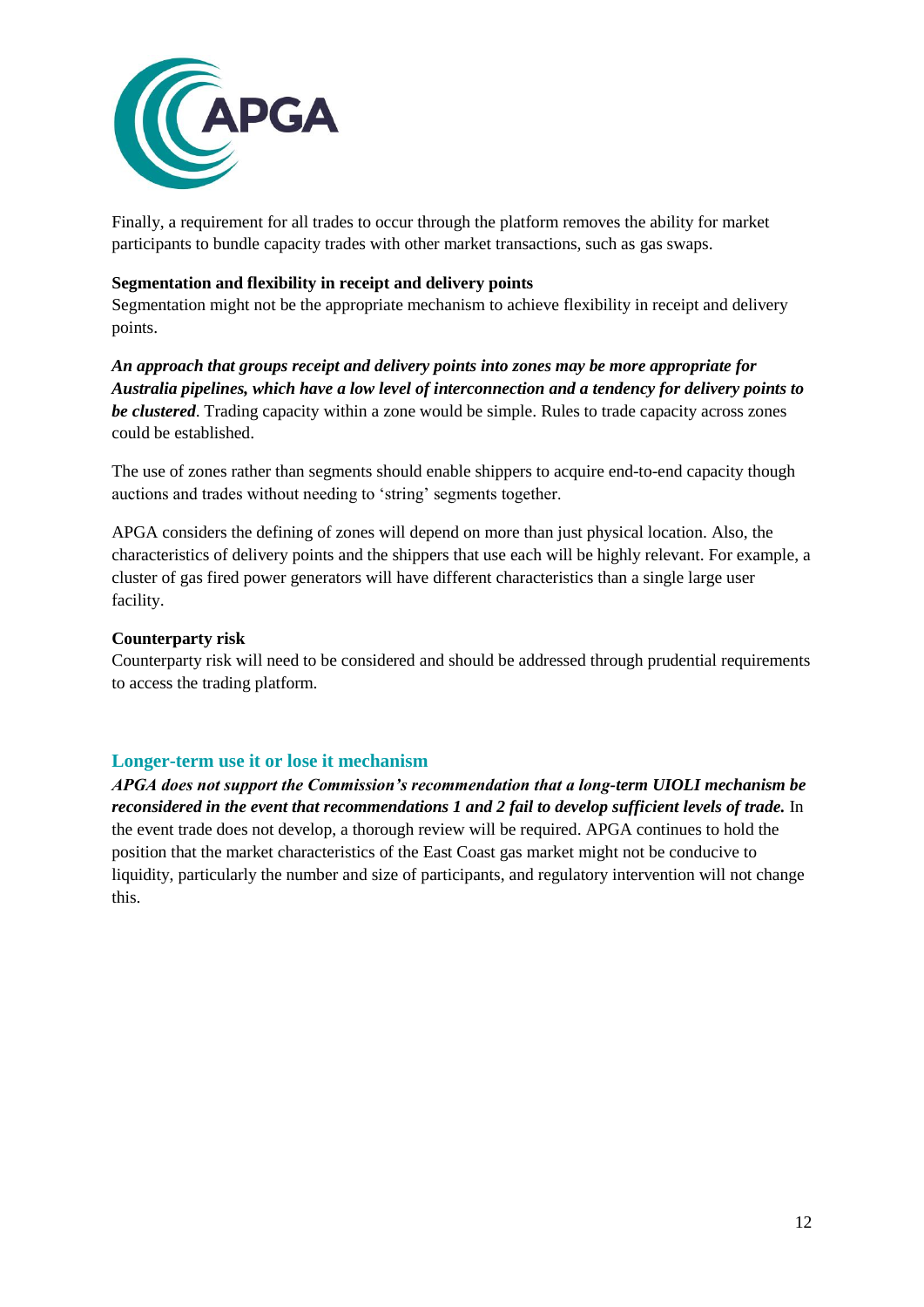

## <span id="page-14-0"></span>**Recommendation 3: Information regarding primary capacity trades to be made transparent**

To date, the recommendation to publish information regarding primary capacity trades has not been widely considered during the Review. As referenced by the Commission, only one submitter (not a market participant) has raised the issue.

APGA considers that the practice or perception of price discrimination should not be considered material:

- The cost of gas transmission has traditionally be around 20-25% of the delivered gas price for wholesale customers and 3-8% for retail customers.<sup>2</sup> These proportions are for historical gas prices, as wholesale gas prices increase the proportion of delivered gas price made up by transmission tariffs will decrease significantly. If the wholesale gas price is to double, the proportion of delivered gas made up by transmission tariffs would drop to 11-15% for wholesale customers and 2-6% for retail customers. Taking action to address concerns regarding price discrimination only in this segment of the supply chain is unlikely to address the largest contributors to any perceptions of price discrimination. Such perceptions are likely to be strongest in those segments of the market where vertical integration is more prevalent.
- All covered pipelines and many uncovered pipelines publish standard tariffs, services and terms and conditions. These pipelines include all APA and Jemena pipelines, the two main owners on the East Coast. The publishing of indicative tariffs for capacity should be acting to limiting perceptions of price discrimination.
- Price variations occur for good reasons, including the cost of new capacity and contract duration.
- Transparent secondary capacity markets, such as those seeking to be achieved by recommendations 1 and 2, serve to prevent price discrimination and limit the perception of its occurrence by:
	- $\circ$  Offering a viable alternative to acquiring primary capacity, limiting the potential for price discrimination in primary capacity transactions.
	- $\circ$  Providing increased data on price, limiting the perception of price discrimination.

## *For these reasons, APGA does not accept the rationale for recommendation 3 and sees little value in the standalone publishing of pipeline primary capacity transaction.*

-

<sup>2</sup> State of the Energy Market 2014 - Australian Energy Regulator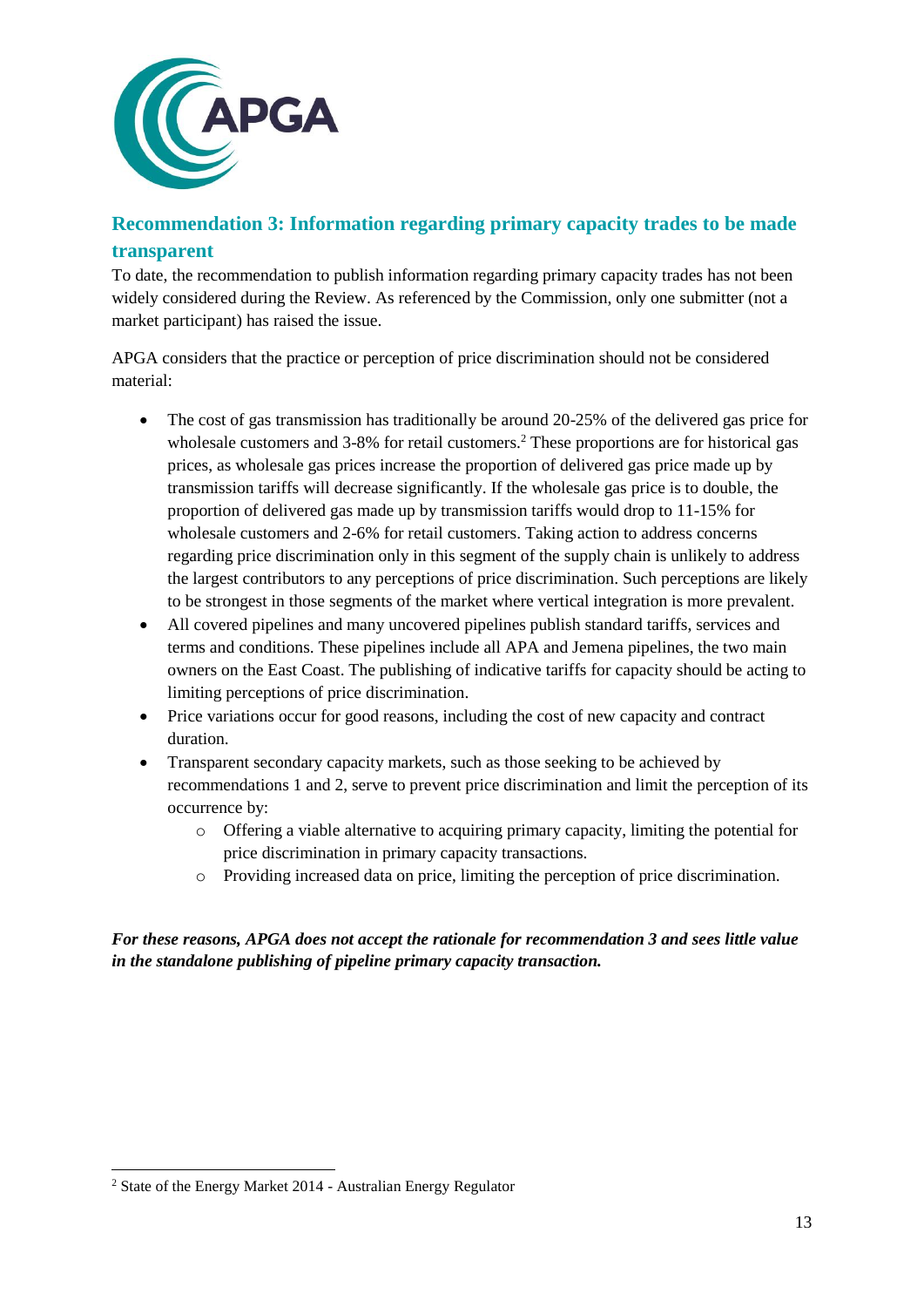

## <span id="page-15-0"></span>**Wholesale gas trading markets**

## <span id="page-15-1"></span>**Southern Hub for trading gas**

The recommendation to implement a virtual hub over the Victorian DTS represents a major change from existing practice and would be highly costly. *APGA can see no improvements in outcomes, compared to current arrangements,that would justify the high cost of change*. Maintaining two distinct markets over Eastern Australia will enable the existing tensions between market structures to continue.

Under the current DWGM, network access is allocated along with successful bids to the commodity auction. The key element of the Commission's recommendation in this regard is to separate the trading of gas (the commodity) from network access. This could allow non-physical participants (ie those that have no intention to either inject or deliver gas) to enter the market, which may ultimately increase headline liquidity and allow for the creation of financial hedging instruments.

While this submission does not comment directly on the concurrent DWGM review, APGA notes that the Commission has declared that transitioning the VTS to a contract carriage arrangement is too complex. APGA's preliminary analysis suggests that the transition to an entry-exit model is no less so.

## <span id="page-15-2"></span>**Northern Hub for trading gas**

APGA supports the recommendation for the Wallumbilla Gas Supply Hub to act as the focal point for a physical northern hub. Supported by a liquid secondary capacity market, the Northern Hub represents a logical progression from existing arrangements and is likely to provide additional benefits for minimal cost.

APGA considers that the development of a supply hub at Moomba is less than ideal as it will increase complexity and dilute trading concentration,

## <span id="page-15-3"></span>**STTMs**

APGA supports the proposed evolution of the STTMS as trading hubs and capacity markets evolve.

## <span id="page-15-4"></span>**Monitoring growth in market liquidity**

APGA supports the establishment of metrics to measure growth in liquidity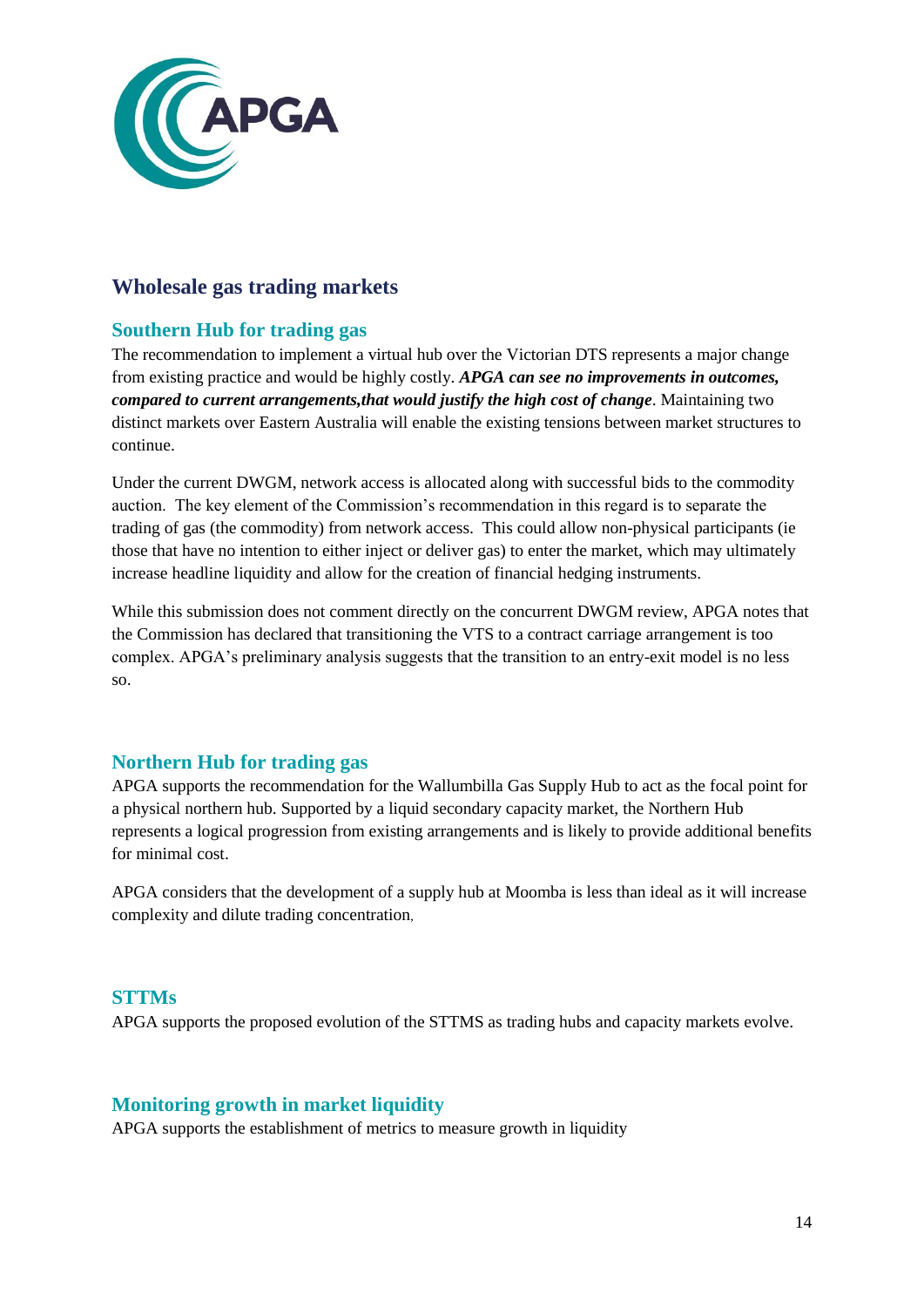

## <span id="page-16-0"></span>**Information and the Bulletin Board**

APGA supports the Commission's proposals on information and the Bulletin Board but does question the utility in dropping the BB reporting threshold for facilities to 10TJ/day. In combination with the requirement to for large users to have reporting obligations, the 10TJ/day threshold will cause many market participants to have new obligations.

## <span id="page-16-1"></span>**Implementation and next steps**

APGA considers the proposed timetable, with reforms to pipeline capacity markets to be implemented by 2018 to be highly ambitious. To achieve such a timeline would require well organised co-operation between government and industry participants and a much faster process than has been observed in CoAG Energy Council activity.

As acknowledged by the Commission, achieving the timeline will require industry processes to address appropriate components, such as capacity product standardisation and standardised nomination cut-off times.

APGA considers the process will be further served by requiring pipeline operators to design and implement auction mechanisms and trading platforms over their own existing systems. Clearly each pipeline operator will be required to provide equivalent services, but the need to ensure rapid and seamless transfers of capacity is best met through platforms designed to meet the specific system characteristics of each pipeline operator.

If industry-led processes are leveraged, APGA considers the design and implementation of capacity auction mechanisms and trading platforms will be relatively uncomplicated. The Commission should give serious consideration to allowing these initiatives to be implemented on a voluntary basis, under the threat of legislative and regulatory intervention if they are not delivered in the required timeframe. This would negate the need to amend the National Gas Law and the National Gas Rules or develop new AER Guidelines for various matters. This will rapidly speed implementation.

## <span id="page-16-2"></span>**Indicative processes to implement recommendations**

## <span id="page-16-3"></span>**Capacity Auctions**

Pipeline operators have recent relevant experience consulting with customers and stakeholders during regulatory determination processes, as required by the 2012 Economic Regulation of Network Service Providers reforms. This experience suggest a combination of private and public discussions achieve the best outcomes, as some stakeholders are more comfortable raising particular issues in private. These issues can, where appropriate, be considered by broader groups in public forums in a more effective manner.

Combined with the fact that each pipeline operators will have unique system requirements, it is appropriate that specific processes to implement capacity auctions should be run by each pipeline operator for each pipeline. There will be need the direct, individual consultation with each shipper on each pipeline to identify and manage issues relating to contracts. There will also be the need for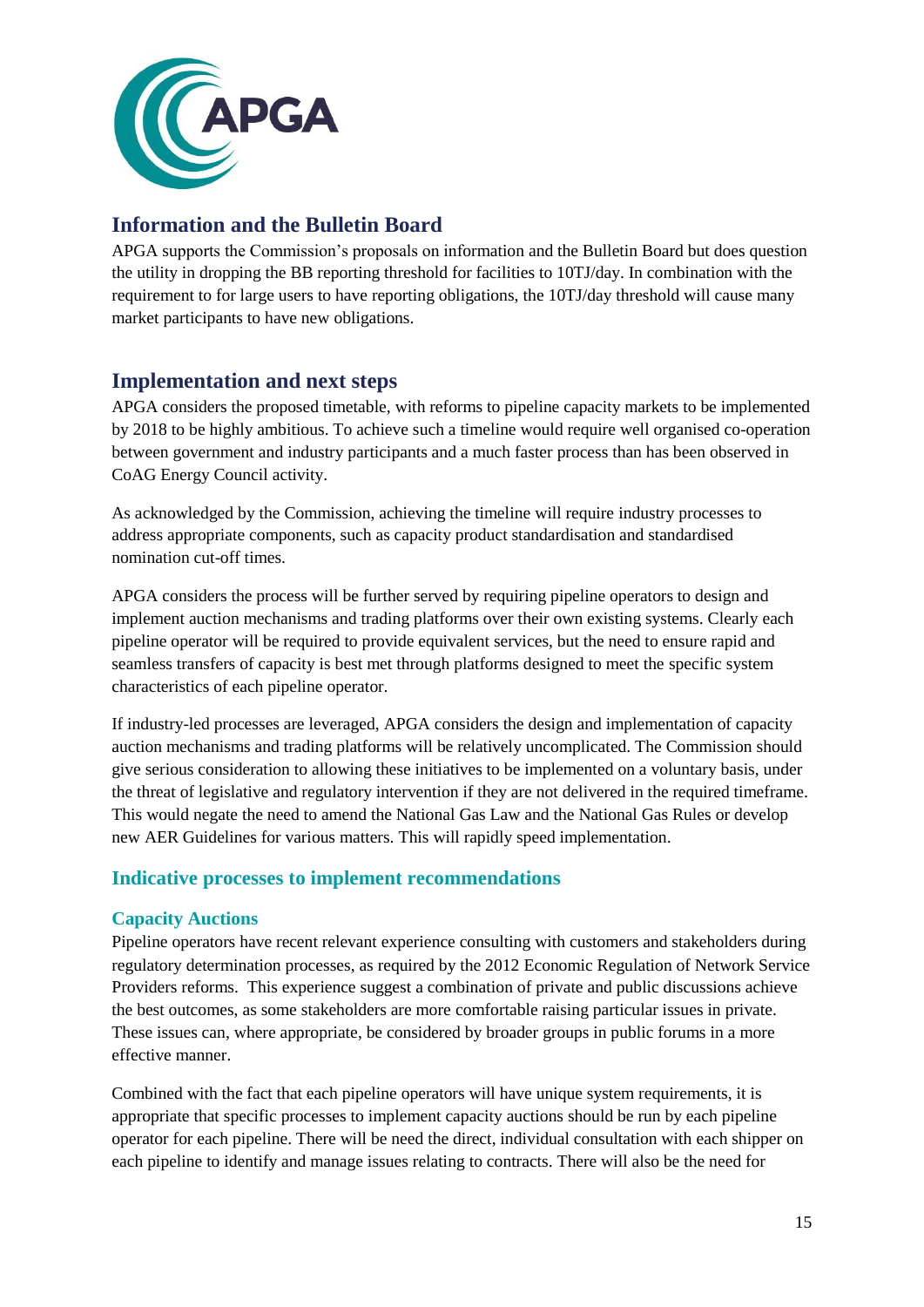

separate consultations with shippers as a whole and the broader group of market participants throughout the process.

Areas of commonality across all pipelines, such as the principles for conducting an auction (timing, payment, notification and publishing of results, tie break provisions etc), user interface for submitting bids, information presentation and other matters can be dealt with through an open process. There is the potential for many of these to be resolved in the remainder of the AEMC's process. Where they not, it is most efficient in pipeline operators work together to develop a draft proposal for market participant and policy make input. This serves to provide a basis for discussion and is more efficient than convening a working group and seeking to identify and solve issues through a committee with diverse participants. APGA is also willing to develop an industry standard addressing these issues. APGA offers its publication, Guidelines for the provision of operational capacity transfer services by pipeline operators (attached), as an example of an industry guideline that has been developed and used to ensure the consistent offering of a new service across pipeline operators

As APGA has noted, the management of operational issues that may arise from auctioned or traded capacity, such as overruns, renominations and balancing arrangements, have been dealt with on a pipeline specific basis during the development of the operational capacity transfer service. These do not need to be revisited.

## <span id="page-17-0"></span>**Harmonisation of nomination times**

This issue is highly complex and involves all market participants, the market operator and policy makers. The interaction between the nomination times in GSAs, GTAs and facilitated markets will take time to map out, understand and identify routes to harmonisation.

The pipeline capacity recommendations can be implemented independent of harmonisation of nomination times, but are likely to be most effective if or when harmonisation is achieved.

For these reasons; the implications for all market participants and the ability to implement auctions and trading platforms independent of this reform; APGA consider this process is one that is well suited to being conducted by Government.

#### <span id="page-17-1"></span>**Trading Platforms**

Pipeline operators have already demonstrated their ability to implement trading platforms through industry-led processes. The recommendation in the Stage 2 Draft Report embodies a logical evolution of current platforms that industry supports.

As for capacity auctions, the process for implementing capacity trading platforms is one that should be conducted by pipeline operators and specific to each pipeline.

Issues of commonality across trading platforms will be similar to those of auctions and can be achieved through open processes and industry standards.